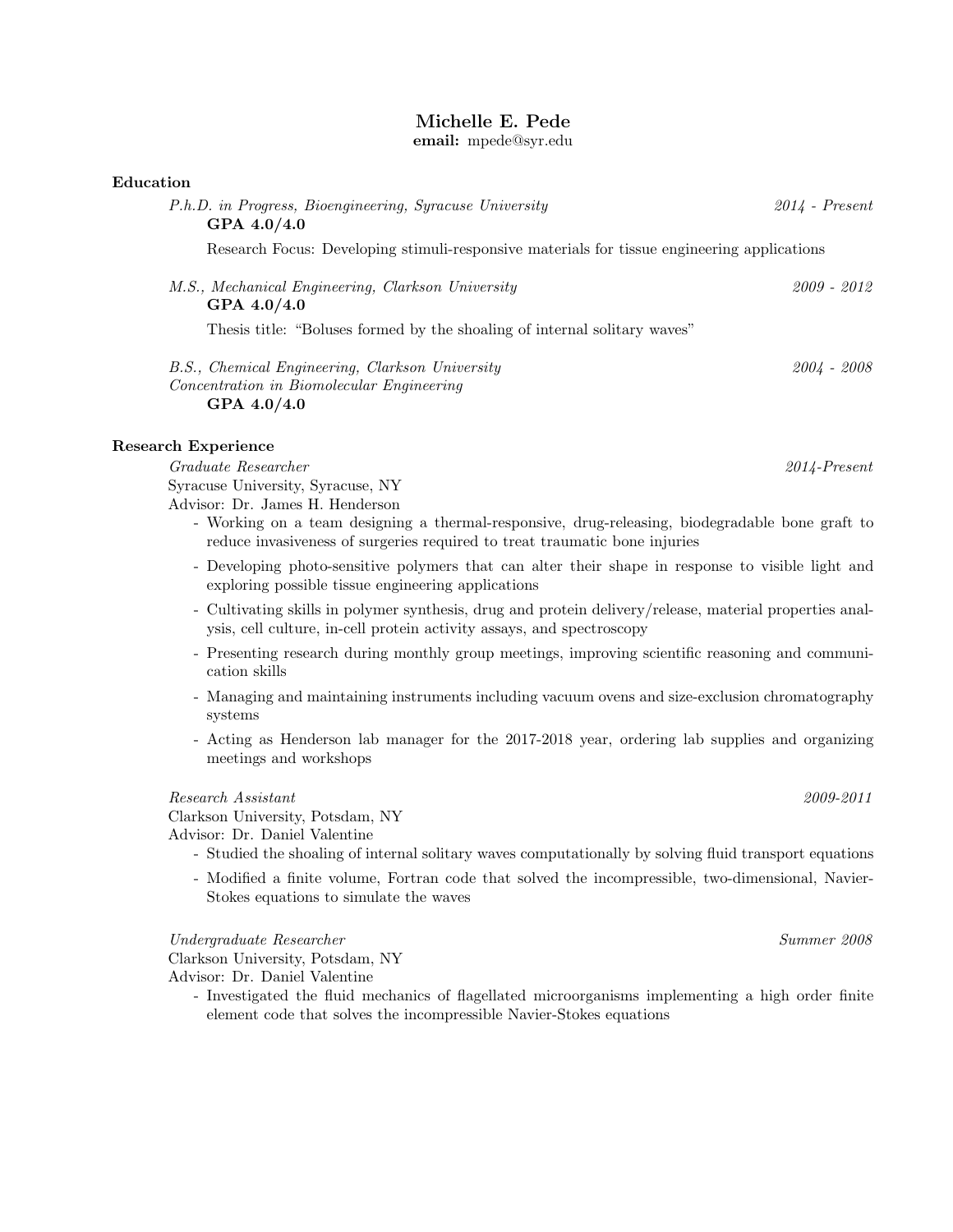#### Teaching Experience - Instructor

Professional Lecturer - School of Engineering August 2012 - December 2012 University of Wyoming, Laramie, WY

- Instructed a fall 2012 session (70 students) of Mechanics of Materials, ES2410, a sophomore level, core engineering course
- Prepared and gave lectures, held office hours, prepared student assessments, and managed teaching assistants

#### Adjunct Instructor - Mathematics Department August 2012 - December 2012

Laramie County Community College, LCCC - ACC, Laramie, WY

- Instructed two sections (40 students) of Basics of Algebra, MATH921, through LCCC on the University of Wyoming campus
- Course was for University of Wyoming students that needed to meet mathematics pre-requisites before beginning higher level classes in their curriculum
- Responsibilities were similar to professional lecturer position listed above

Instructor - Department of Mechanical and Aeronautical Engineering May 2011 - May 2012 Clarkson University, Potsdam, NY

- Instructed a summer 2011 session (10 students) and two fall 2011 sessions (110 students) of Fluid Mechanics, ES330, a junior level engineering course
- Instructed a spring 2012 session (20 students) of Strength of Materials, ES222, a sophomore level engineering course
- Obtained overall instructor evaluation scores above the university average
- Recognized for teaching excellence for the Fall 2011 semester
- Experiences were similar to those listed for instructing positions above

#### Teaching Experience - Teaching Assistant

Syracuse University Graduate Teaching Assistant Fall 2015-Present

Syracuse University, Syracuse, NY

- Served as the teaching assistant for Introduction to Engineering and Computer Science (ECS101) (Fall 2015) and Tissue Engineering (BEN541) (Spring 2016)
- Assisted students in office hours, graded assignments, and periodically covered lectures
- Nominated for the Outstanding Teaching Assistant Award in 2016

# Clarkson University Graduate Teaching Assistant Spring 2010 - Spring 2011

Clarkson University, Potsdam, NY

- Served as the teaching assistant for Aerodynamics, ME425, (Spring 2010 and Spring 2011), Fluid Mechanics, ES330 (Fall 2010), and Thermodynamic Systems Engineering, ME310 (Spring 2011)
- Responsibilities similar to those listed for Syracuse University Graduate Teaching Assistant

#### Undergraduate Teaching Assistant 2006

Clarkson University, Potsdam, NY

- Led a Calculus 3 recitation that reinforced the material students learned in their regular lectures
- Graded weekly assignments for Thermodynamics (ES340) course and provided constructive feedback